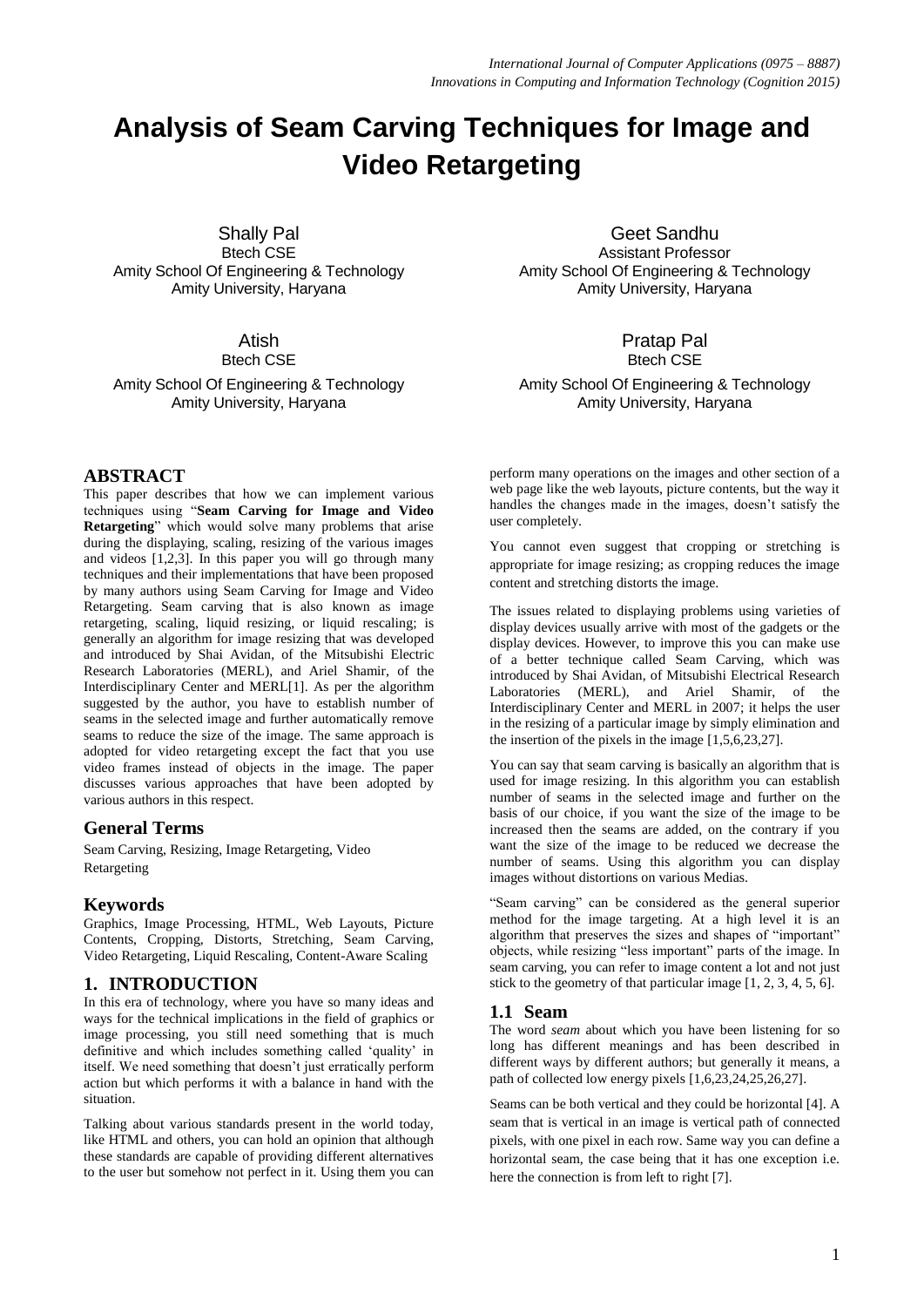- Assume  $m \times n \rightarrow m \times n'$ , n'  $m \times n$  (summarization)
- The basic idea is to remove those pixels that are not important from the image.
- Pixels that are not important mean the pixels with less energy.

$$
E_1(\mathbf{I}) = |\frac{\partial}{\partial x}\mathbf{I}| + |\frac{\partial}{\partial y}\mathbf{I}|.
$$

Here we must preserve the contours and since the vision of humans is very sensitive to edges so it would be better if you could remove that specific content from smooth areas.

 Seam is generally considered to be a connected path of pixels from top to bottom or left to right (one in each row).

$$
\mathbf{s}^{\mathbf{x}} = \{s_i^x\}_{i=1}^n = \{(x(i), i)\}_{i=1}^n, \text{ s.t. } \forall i, |x(i) - x(i-1)| \le 1
$$
  

$$
\mathbf{s}^{\mathbf{y}} = \{s_j^y\}_{j=1}^m = \{(j, y(j))\}_{j=1}^m, \text{ s.t. } \forall j | y(j) - y(j-1)| \le 1
$$

*The optimal seam:*

$$
E(I) = |(\partial \partial x) I| + |(\partial \partial y) I|
$$
 image.  
<sub>s\*</sub> arg min E(s)

The recursion relation is given by:  $M(i,j)=E(i,j)+min(M(i-1,j-1), M(i-1,j),M(i-1,j+1))$ 

Could be further resolved efficiently using Dynamic Programming in O (s∙n∙m) where s=3 in the original algorithm [1, 7].

#### *1.1.1 Computation*

Once the seams have been established, you need to compute them. As per the algorithm described by the author. For computing seams you first need to find the minimum path of distance from one to another side of the image. To achieve this you can use any of the following: [Dijkstra's algorithm,](file:///D:/Documents%20and%20Settings/Administrator/Sheli/Google%20Drive/Desktop/SEAM%20CARVING/Dijkstra)  [dynamic programming](file:///D:/Documents%20and%20Settings/Administrator/Sheli/Google%20Drive/Desktop/SEAM%20CARVING/Dynamic%20programming.docx) or graph cuts. Seam carving enables the change in the size of an image by carrying out modifications in the least noticeable pixel. To perform this action, a one-pixel wide path is chosen or found out in the image from the top to bottom and if the pixels in the path are similar to the surrounding pixels then they can be removed.

In seam carving, you simply use an energy function and you can simply enlarge and reduce the size of the image in both the directions by simply adding or eliminating the seam. In both the cases you must ensure to maintain the image structure. While preserving this image structure and enlarging the image, more low energy pixels are removed; and while enlarging the image you should make sure that there is a balance between the original image and the pixels that are artificially added to the selected image.

#### *1.1.2 The Process*

When you reduce the size of an image, you often remove the pixels that will go unnoticed. To find these respective pixels you need to first find the path across the image with the lowest total energy. In order to make an image one pixel narrower, further one pixel in each row of the image is removed; which reduces the image's width by one pixel.

Every pixel in the path is removed from the image, so that an over all reduction in the width of the image can occur. If further, you wish to reduce more width of the image then you need to remove the pixels from the next path of lowest energy.

This process can be continued until the width, which is desired, is reached.

#### *1.1.3 The Way To Proceed*

The process of resizing the image includes the process of assigning energies to each pixel and further finding the path across the image that minimizes the total energy [1, 27]. In this method the process of assigning energies to pixels, is difficult as the definitions of the energies used may lead to unexpected results.

#### *1.1.3 Assigning Energy To Each Pixel*

Each pixel possesses some energy and that energy is based on the sum of the 'x' and the 'y' derivatives at those points. The derivatives are further calculated by taking the finite divided difference between the pixel and its neighbors. Each color channel's energies are calculated and then added up for the overall complete energy of the pixel. Therefore, finding an appropriate energy function can affect the results drastically. But, there is one problem with this energy function i.e. it doesn't take into account the vertical lines that occur in the

This method works very well for the interior pixels, but those pixels, which lie along the edge, may not receive proper values since the central finite divided difference is not appropriate. For improvising the results, the image size is expanded by the reflecting pixels near the edge and across the edge and further cropping out the expanded region after convolution. By using this, the unrealistic energies near the edges can be removed without adding much calculation.

### **1.2 Energy Map Modification**

When you start with a Seam Carving algorithm, you first calculate the energy value for every pixel depending on what value the gradient holds. Then you have to create an energy map that adds an offset value to every gradient. The value of this energy map is then initialized with zero.

Based on these energy values, all the seams are calculated and the optimal seam selection also takes place using this method. Now, along this optimal seam the points of intersection between the seam and the detected lines are marked and offset energy map is incremented in the locality of these points. When the next optimal seam is calculated the values carried by the offset energy map is further added to the gradient value.

The point of intersection i.e. the offset energy map is incremented by 200 and the adjacent pixels in an area of  $7x7$ pixels are increased as per the Gaussian distribution. Once the offset energy map is further changed the pixels covered by the optimal seam is removed from the image as well the offset energy map [1,2,3,4,5,6,7,12,13,15].

Once you have removed sufficient number of seams to reach the target image size, the algorithm is terminated.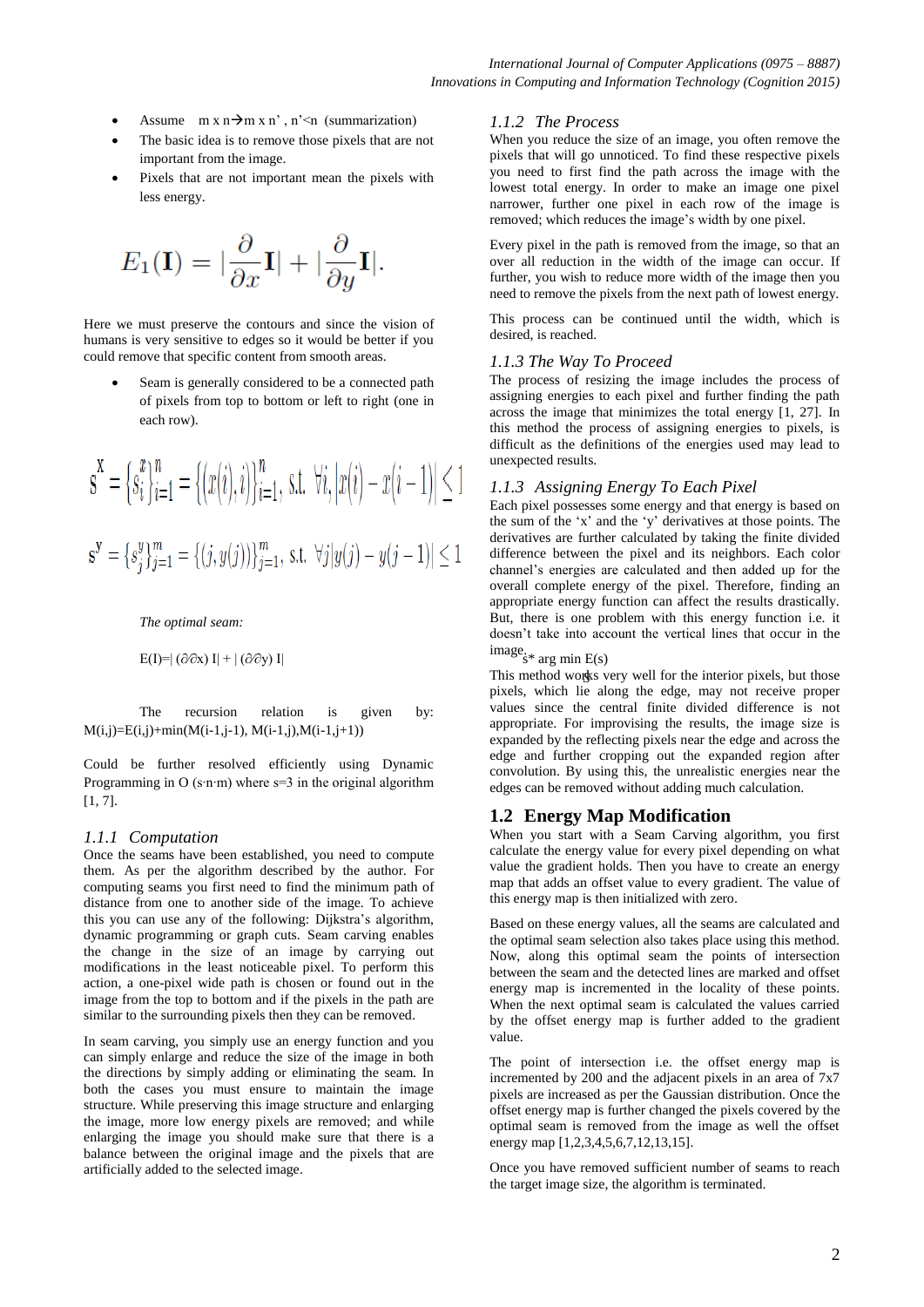# **2. PROBLEM WITH IMAGE RETARGETING**

If you want to represent a digital image of size m x n, then you can use a 2D discrete grid that is made of pixels with m rows and n columns. Here each pixel will be having a value that encodes its respective color or intensity information. Taking the example of RGB images, every pixel has a triplet [R,G,B] stating its corresponding color channels i.e. Red, Green, Blue.

On the other hand the pictures that include pixels in gray accepts only one value that describes the intensity level. Now the problem that arises can be stated as follows.

As also pointed by Shamir and Sorkine (2009), there is no clear definition or measure to date as to the quality of I' being a good representative of I.

In loose terms, they define the three main objectives for retargeting as:

1. The important content of I should be preserved in I'.

2. The important structure of I should be preserved in I'.

3. I' should be free of visual artifacts.

This problem is pretty much challenging due to a number of reasons. Real-world scenes acquire tremendous variability and the discovered techniques are expected to handle different kinds of imagery, such as barren landscapes.

### **3. DYNAMIC PROGRAMMING**

Dynamic programming stores the computed result of sub calculations in order to simplify the calculations of tricky and vague results and it is used for computing the seams.

When you wish to calculate the value of a vertical seam with lowest energy for each pixel in a row, you compute the energy of the present pixel in addition to the energy of one of the three pixels on top of that. Have a look at the picture shown below.



### **Figure 3.1 The green arrow alongside shows the algorithm's direction:**

Here every square represents a pixel, and the top-left value in red represents the energy value of that said pixel. The value in black represents the cumulative sum of energies leading up to and including that pixel.

In the picture shown above, there are no rows present above the first row therefore the sum (in black) is just the same as the energy value of the current pixel.

Now look at the second row and the second pixel, whose energy value is 2. It has three possible values of the pixels i.e. 1, 4, 3 (black). Since the minimum value amongst them is 1, therefore you have to add 1 to the current energy value i.e. 2 plus 1. Ignore the rest of the values.

After the above operation is carried out, the table would appear like this:



**Figure 3.2 The table after carrying out the respective operation.**

As proposed by the author you should repeat the same process with the remaining rows also. Here the lowest value or the values are the seams with the lowest energies

# **3.1 Calculation of Minimum Path Using Dynamic Programming**

The task of finding the path of minimum total energy is called the direct implementation of Dynamic Programming. When the width of the image is to be reduced then the path will travel from top to bottom and the total number of pixels in the path will equal the height of the image. Further you will find the minimum path by storing the optimal path to find each pixel in the cost table

# **4. DIJKSTRA'S ALGORITHM**

Dijkstra's algorithm was introduced by the computer scientist Edsger Dijkstra in 1956 and was published in 1959.

In this algorithm, if you are provided with a particular node or vertex in the graph, the algorithm will find the path with the lowest cost (i.e. with the shortest path) between that particular vertex and every other vertex through that [2,3,4].

For example, suppose if you have number of tasks to be accomplished and there are different procedures available for accomplishing it, then this Dijkstra's algorithm will help you to find the path with the shortest procedure or the procedure having the lowest number of steps; where the tasks are representing the nodes and the procedures with specific number of steps are representing the paths.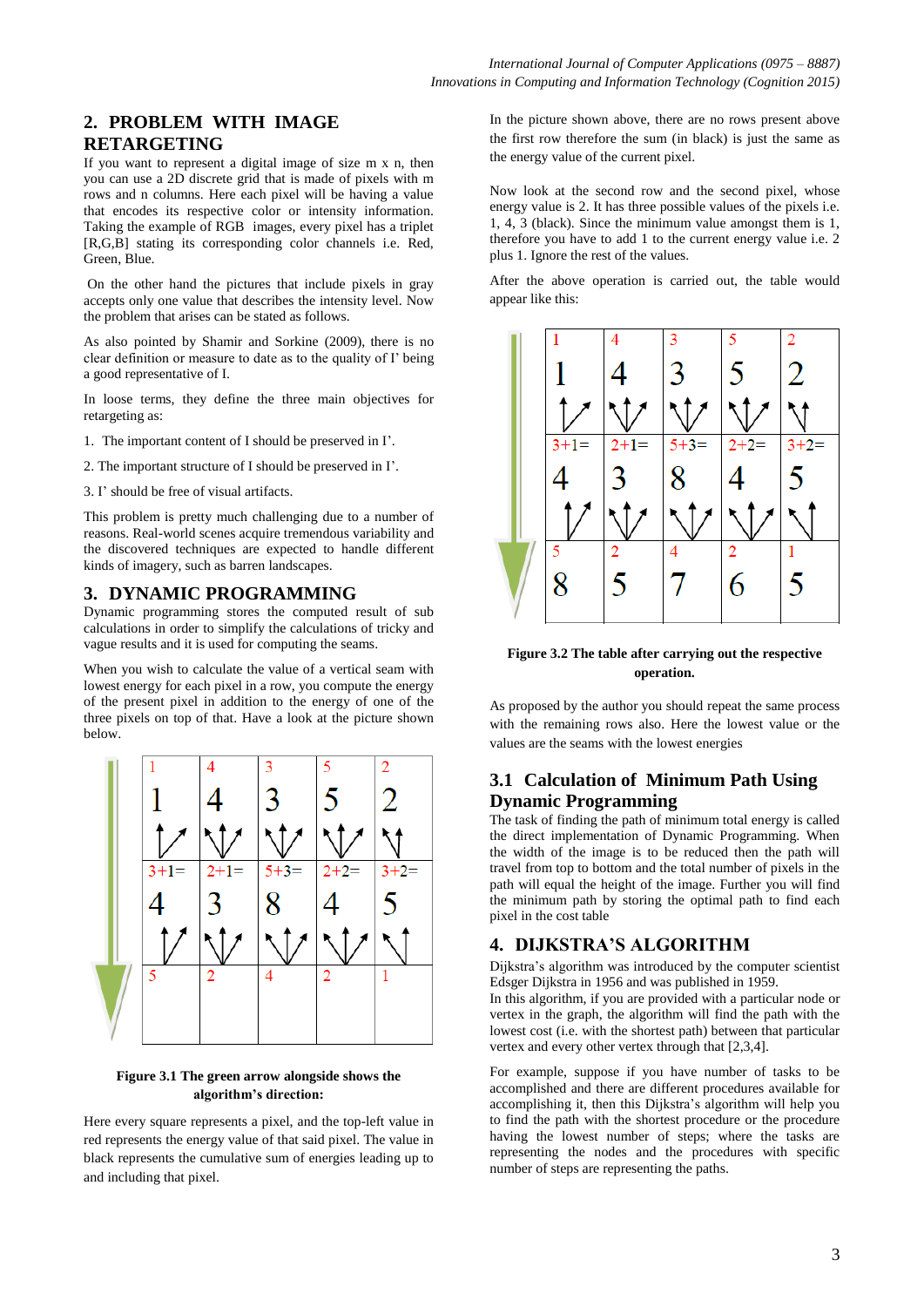Hence, this algorithm is widely used in network routing protocols like, IS-IS AND OSPF (Open Shortest Path First).

However the Dijkstra's original algorithm does not use a minpriority queue and runs in time  $O(|V|^2)$  (where |V| is the number of vertices.

As proposed by the author, the implementation based on a min-priority queue implemented by a Fibonacci heap and running in O  $(|E|+|V|log|V|)$  (where  $|E|$  is the number of edges) [5, 6, 7, 27]. This is asymptotically the fastest known single source shortest path algorithm for arbitrary directed graphs with unbounded non-negative weights.

# **5. THE MODIFIED SEAM CARVING ALGORITHM**

The algorithm proposed by the author makes use of seam carving and prevents the distortion of considerable amount of straight lines. This is usually done through prevention of the removal of adjacent pixels lying on such a line [7, 27].

# **5.1 How The Algorithm Works**

In many images the optimal seam crosses more than one object and hence deforms the straight line somehow. Here your goal is not to make the optimal seam to shift, but to make changes in it so that the effects due to the errors are not very much visible and the user does not recognizes the distortions in the image [23,24]. The point to be considered mandatory is that, the seam does not pass through a straight line in relatively adjacent pixel position.

Every time a seam crosses a line, the energy present in a certain radius from the point of intersection is increased, in order to decrement the chance that the other seams pass over the line in adjacent pixel positions.

In this algorithm you will make use of the *Canny edge detector* for the identification of the significant edges, then the edge pixels are further changed to *Hough space* so that the pixels on the straight line can be locate [1, 2, 7, 17, 19].

The key requirement in this modified Seam Carving algorithm is to change the calculation of the energy map.

### *5.1.1 How The Straight Lines Are Detected*

Using the Canny edge detector where as parameters do this, a Gaussian mask of size 3 is used. It helps in the noise reduction. The upper and lower threshold of the hysteresis is given by T (up)= $100$  and T(low)= $20[7]$ .

Each pixel is transformed into Hough space. Now from the maximum value in the Hough space, a threshold

### T (Hough) =  $0.6$  max ${I_H}$  is derived.

Further the number of edge pixels located on this line is counted. Edge pixel is said to be a line pixel when the distance between the edge pixel and the line is below a threshold value  $T_{dist}=0.5$  pixels, and if the line segment's line is at least  $T_{length}$ =10 pixels. Moreover all the small gaps created due to the seam removal are filled up  $(T_{up}=30)$  [15].

# **6. COMPARISON WITH THE REGULAR SEAM CARVING ALGORITHM**

When compared with the regular seam carving algorithm, it was found that this algorithm provides much better results and proves to be significant. The distortion caused because of the curved lines is also very less obvious. A limitation also exists for this algorithm, i.e. this algorithm can avoid the straight lines only if enough space is there to move the seams across the image. Besides this if an image contains lots of straight lines or structures, then there lies a possibility that this algorithm may not be able to reduce these distortions or the unwanted bending of straight lines.

Otherwise, this modified algorithm provides us with excellent results and is much significant as compared to the regular Seam Carving algorithm.

# **7. VIDEO RETARGETING**

Seam carving has been proved to be an effective technique for content aware image resizing; and you can even use it to test the video retargeting capabilities. It is a good idea to put efforts for the establishments of such techniques because videos are something that is displayed on televisions, mobiles and various other devices.

In this process every video frame is treated as an individual image and we resize it independently. Here you treat videos like a 3D cube and then extend seam carving with 1D paths on 2D images to 2D manifolds in a 3D volume [2,3,21].

While you are working on the video retargeting technique, the dynamic approach of programming for resizing the images is not applicable all the time. This is because you need to build a 2D connected manifold and that cannot be done just by the usual approaches for image resizing.

The idea is to create a new formulation of seam carving using graph cuts. But, these graph cuts could not be simple. These graph cuts should be monotonic and there should be only one pixel in every row (or column) and connected [22]. Since the process might take much longer time than expected, you will be putting some light on how the multi-resolution technique can be used to reduce the computation time.

Instead of so much correction and improved techniques there might be some limitations because of which our videos may appear irregular or vague. The spatial artifacts could be highlighted and augmented by the temporal ones at the same time. Even for this you define a novel seam carving criterion that would protect the salient spatial and the temporal issues thereby improving the quality of the images and the videos. As factors or parameters it takes the energy inserted into the image or video at the time of retargeting.

# **7.1 Seam Carving Using Graph Cut Method**

You will have to refer to the vertical seams in the image rather than the horizontal seams in the image because they can be referred via the same method with variations in the rotations [2, 3, 22, 26]. You will refer to the graph edges as arcs so that you can distinguish them from the graphs in the images. Here you will be constructing a grid like graph from the image and in that grid every node will be representing a pixel and further connects to its neighboring pixel.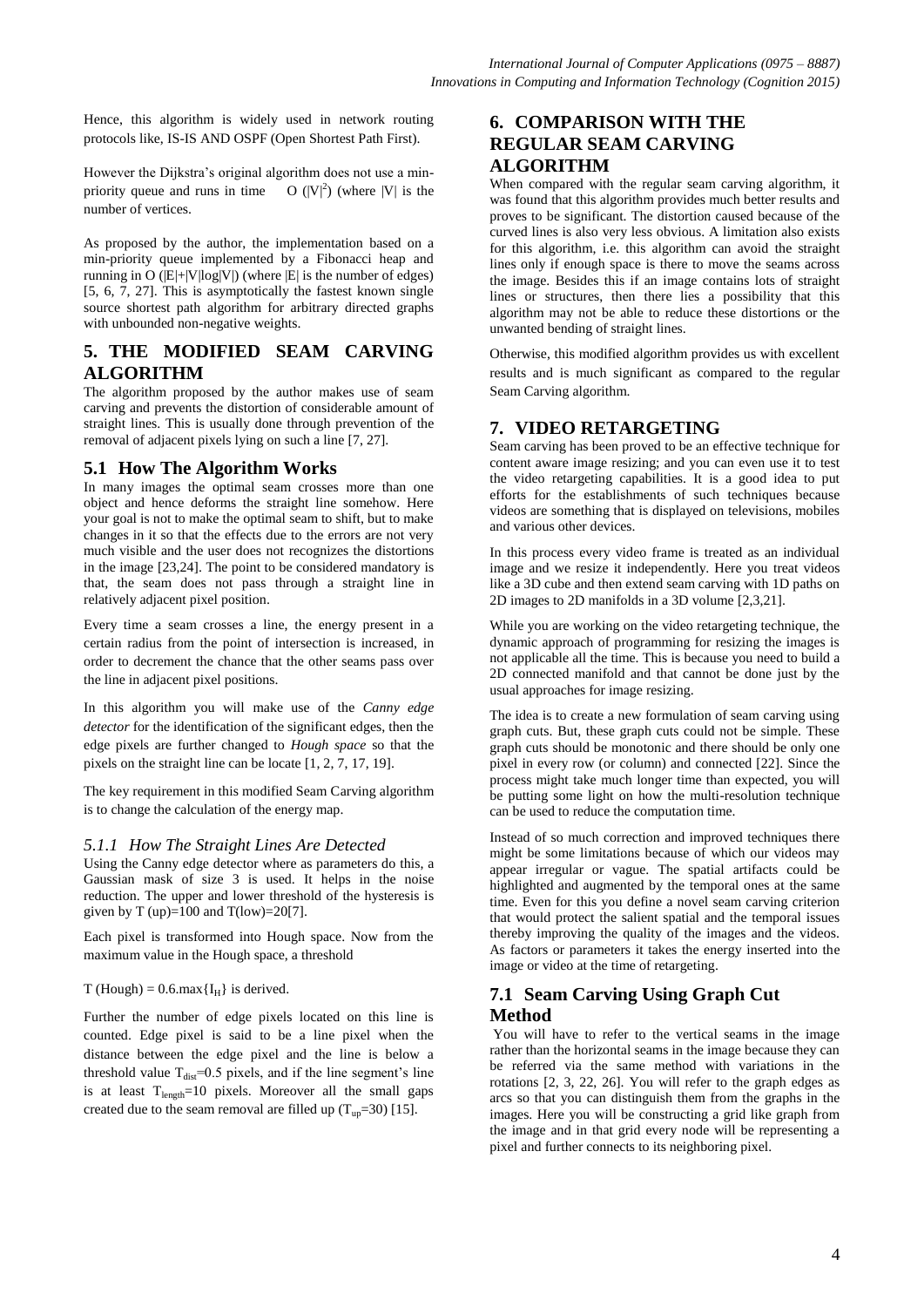Two virtual nodes are created, Source (S) and the Sink (T) and they are connected with infinite weight arcs with all pixels to the leftmost and the rightmost columns. An S / T cut (or simply a cut) C on such a graph is defined as a partitioning of the nodes in the graph into two disjoint subsets S and T such that  $s \in S$  and  $t \in T$ . The cost of a cut  $C = \{S, T\}$  is defined as the sum of the cost of the 'boundary' arcs (p; q) where  $p \in S$  and  $q \in T$ .

Note that a cut cost is directed as it sums up the weights of directed arcs specifically from S to T. Further you can say that the arcs in the opposite direction do not affect the cost.

To define a seam from a cut, you have to consistently choose the pixels to the left of the cut arcs. The most talked about optimal seam is defined by the minimum cut which is the cut that has the minimum cost among all valid cuts.



# **7.2 Further Describing Graph Cuts for Videos**

Here, you will be assuming that we are searching for a vertical seam and consider that X x Y planes in the video cube and use the same graph construction as in X x Y including backward diagonal infinity arcs for connectivity. Further the source and the sink nodes will be combined with both the left and the right columns of all the frames respectively. The manifold in the 3D domain is defined by the partitioning of the 3D video volume to the source and the sink using the graph cut method. This cut will be monotonic, optimal and restricted to each frame.



The figure above shows that how Seam carving creates optimal seams with different overtime.



The above figure shows the example of video retargeting of the image.

### **8. DISCUSSIONS AND OBSERVATIONS**

No matter how beautifully and gracefully seam carving is helpful in image retargeting, there are still some parts where it needs to improvise.

Although the improved algorithm shows much better results but the run-time associated with it is pretty much longer (approximately 5times as long as the original algorithm). Besides this other operations like object elimination and object protection prove to be of quite a burden from the computation point of view which are not as much burdensome on the original algorithm. If these features could be turned off the run time would automatically improve somehow.

Another thing is that, the improved algorithm is capable of reducing the number of broken edges but it cannot eliminate them.

### **9. CONCLUSION AND FUTURE WORK**

Going through the described techniques it could be said that a better seam carving operator can be provided for the video and the image retargeting process. It's very easy and quite a bit convenient to use graph cut method for this.

A new insight into the original seam carving operator has been presented in this paper and this paper tried to propose a forward-looking energy function that measures the effect of seam carving on the specific retargeted image.

### **10. ACKNOWLEDGEMENT**

I would like to thank my teacher Ms. Geet Sandhu and my coauthors Mr. Atish and Mr. Pratap Pal for their extreme support and guidance; without which this work would not have been possible.

### **11. REFERENCES**

- [1] Seam Carving for Content-Aware Image Resizing Shai Avidan Mitsubishi Electric Research Labs Ariel Shamir the Interdisciplinary Center & MERL-Cited by 1007
- [2] MITSUBISHI ELECTRIC RESEARCH LABORATORIES http://www.merl.com Improved Seam Carving for Video Retargeting Michael Rubinstein, Ariel Shamir, Shai Avidan TR2008-064 August 2008